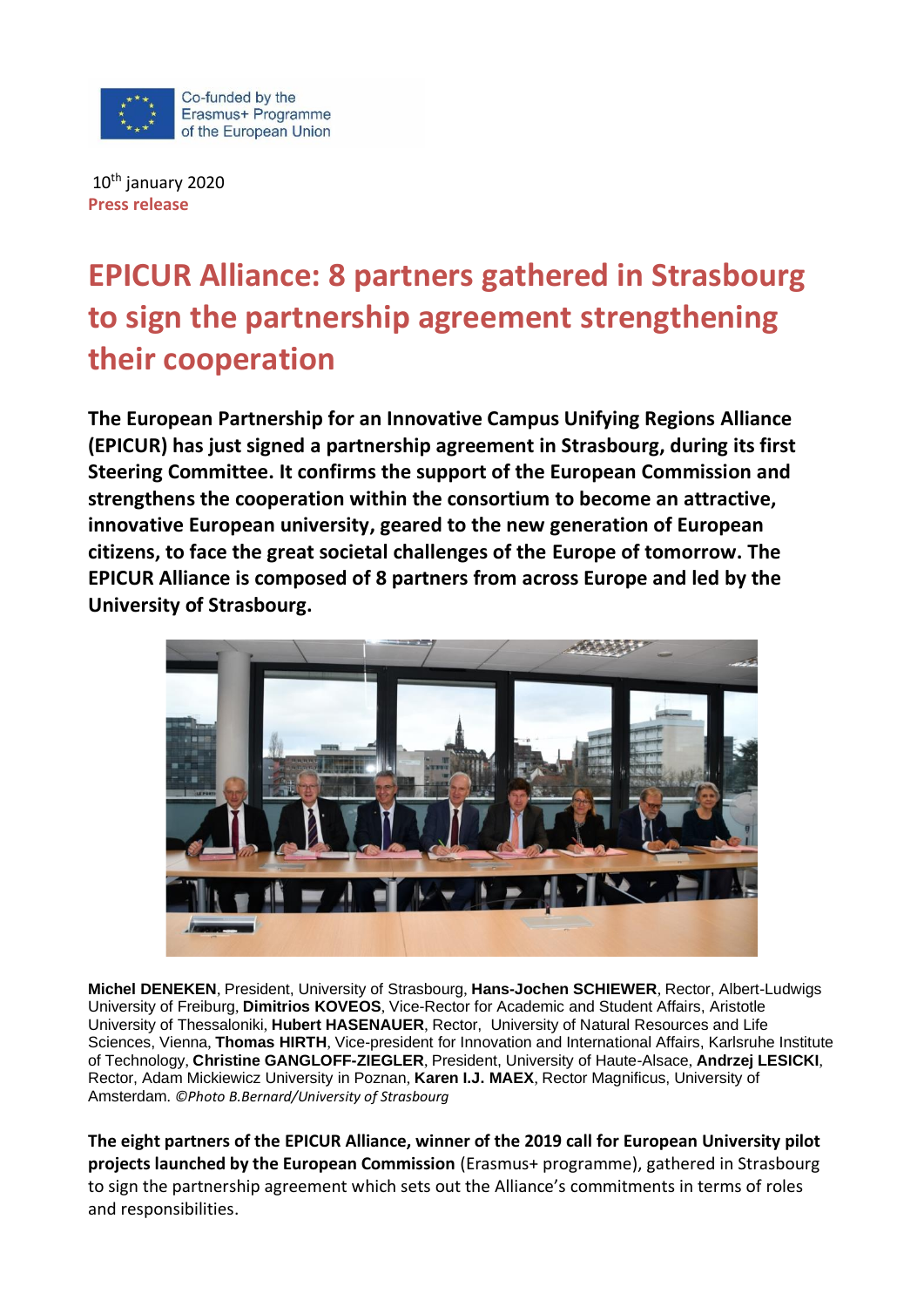# **The project news**

Coming from Austria, France, Greece, Germany, Poland and the Netherlands, the EPICUR Alliance members met in Brussels during the European Universities Initiative kick-off meeting from 6<sup>th</sup> to 8<sup>th</sup> November 2019. It was a great opportunity for the presidents, rectors and political leaders, to exchange views and perspectives. Michel Deneken, the President of Strasbourg University and chairman of EPICUR, underlined "*the importance of the involvement of students who must be the first users and ambassadors of our EPICUR Alliance*".

Created on 1<sup>st</sup> November 2019, EPICUR started with a kick-off meeting at the University of Haute-Alsace in Mulhouse. Bringing together nearly 40 persons, the meeting combined both team building activities and an efficient launch of the 6 work packages. Christelle Roy, the EPICUR Strategic coordinator, commented: "*These 3 days allowed the teams to get to better know each other. It was really pleasant to work in a very enthusiastic atmosphere, each of us measuring, of course, how challenging the project is but also expressing a strong will and a full confidence in ourselves to be successful. This fruitful kick-off meeting promises the best for the project continuation.*"

# **The project objectives**

EPICUR Alliance will be **multilingual** and committed to a strong intercultural awareness. It will offer physical, virtual and blended mobilities, encouraging the **free movement of students and staff through innovative teaching and learning models** on our connected campuses. In a near future, not only EPICUR university will be connected but also their regions, taking full advantage of their respective existing networks. EPICUR will take care of involving staff and students in its construction and hence, in the governance bodies. It has been a key topic of the Steering Committee as well as the implication of associate partners.

EPICUR rectors and presidents welcome the promising beginning of the project and their progress in the search of additional funds for enhancing the ambition of EPICUR in terms of research and innovation.

The main deliverables and activities expected are as follows:

- Consolidate and connect study programmes in the field of European languages, establishing a **model language policy for multilingual universities**.
- Expand the teaching offer in the field of **Liberal Arts and Sciences**, working towards a 'European Bachelor of Liberal Arts and Sciences'.
- Create a **virtual inter-university EPICUR campus environment** to broaden the opportunities for virtual mobility and the development of new courses, testing a learning platform based on gamification.
- Strengthen **inter-regional meta-networks**, developing master labs and research internships for graduate students in partnership with **societal partners and private enterprises**.
- Foster university **community involvement** and appropriation of the Alliance through annual forums, ambassador programmes, challenges and festivals.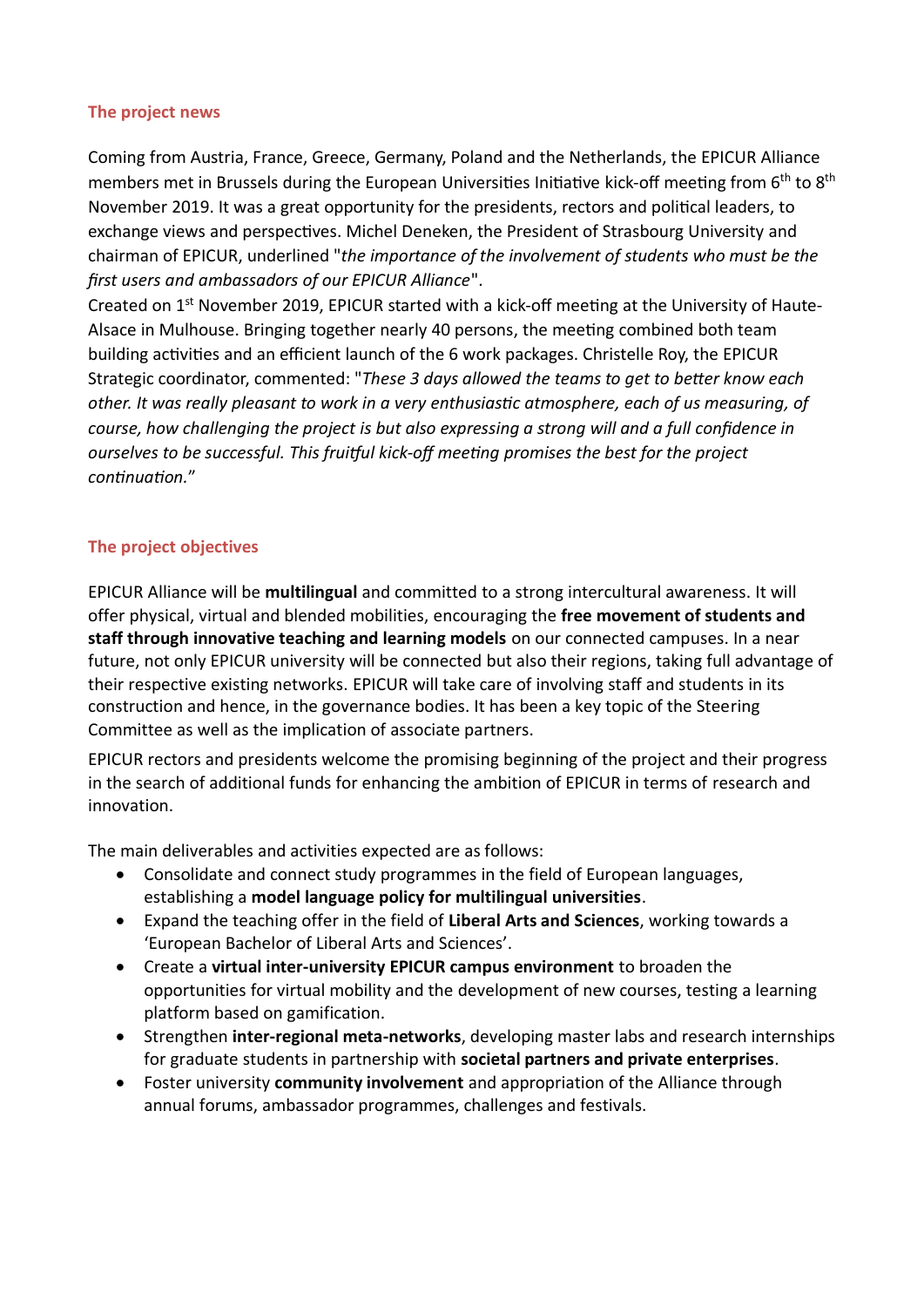The EPICUR Alliance partners are:

- Adam-Mickiewicz University of Poznań, Poland;
- University of Amsterdam, The Netherlands;
- Aristotle University of Thessaloniki, Greece;
- University of Freiburg, Germany;
- University of Haute-Alsace, France;
- Karlsruher Institute of Technology, Germany;
- University of Natural Resources and Life Sciences, Vienna, Austria;
- University of Strasbourg, France

The EPICUR Alliance represents a total of:

- 307,000 students
- 40,000 staff, including 21,000 academic staff/researchers

**Media contact :** *Christine Guillot - University of Strasbourg Tel: +33.3 68 85 14 36 - Mobile: +33.6 80 52 01 82 – [christineguillot@unistra.fr](mailto:christineguillot@unistra.fr)*

[www.epicur.education](http://www.epicur.education/) **D** @EpicurAlliance















Universität für Bodenkultur Wien University of Natural Resources and Life Sciences, Vienna

| Université |  |               |  |  |
|------------|--|---------------|--|--|
|            |  | de Strasbourg |  |  |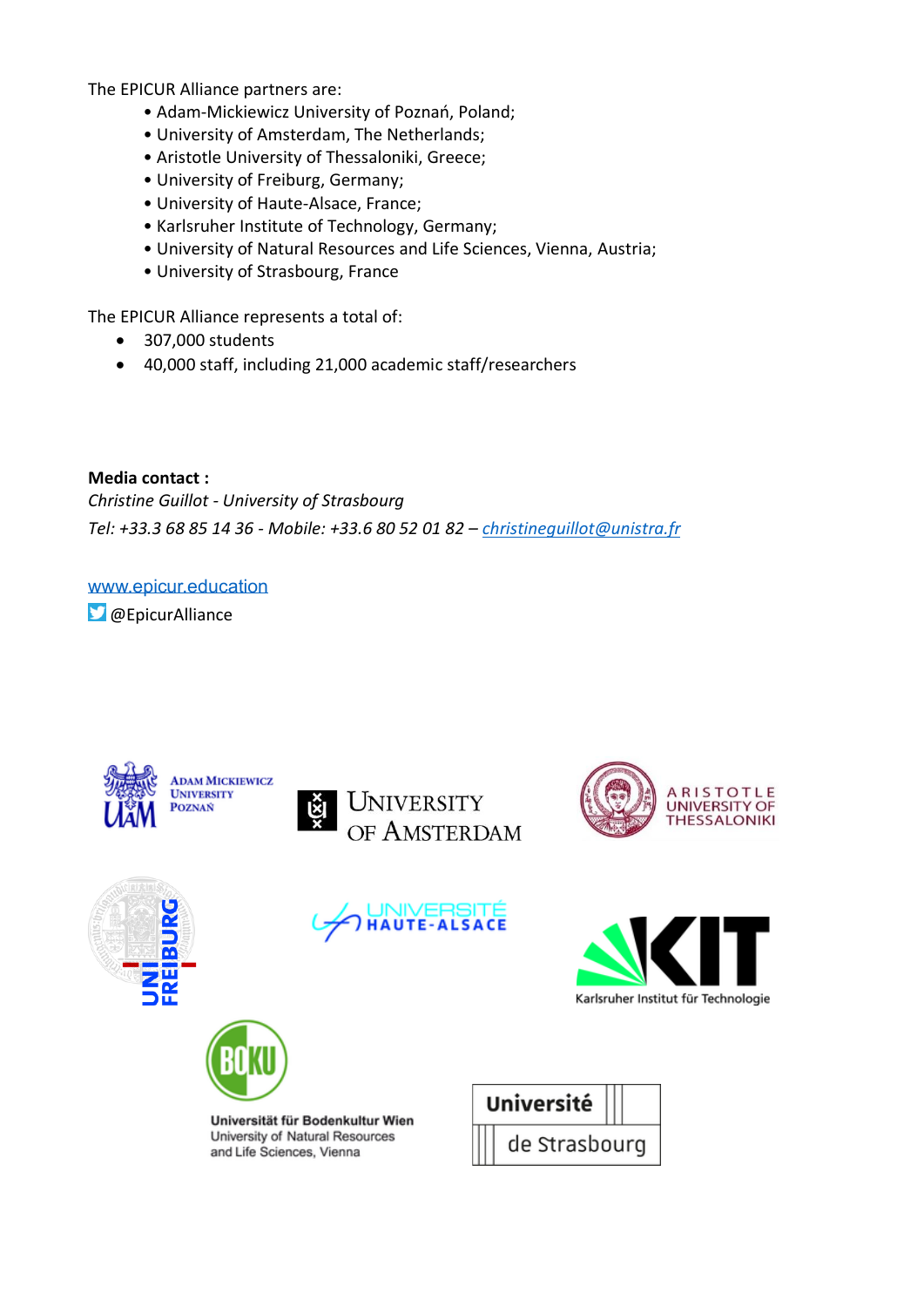#### **Learn more about the 8 partners**

#### **Learn more about Adam-Mickiewicz University, Poznań - Poland**

The Adam Mickiewicz University in Poznań, named after a prominent Polish poet, is one of the three leading Polish universities and can draw on 100 years of history. More than 40,000 students and 1,300 doctoral students take courses and conduct research in 15 faculties in total. <https://international.amu.edu.pl/>

#### **Learn more about the University of Amsterdam – The Netherlands**

The University of Amsterdam, founded in 1632, enjoys a reputation for world-class excellence in research and training. It is a leading comprehensive university in its wide set of disciplines. More than 30,000 students take courses in its seven faculties and more than 3,000 doctoral students are conducting research.

<http://www.uva.nl/en>

#### **Learn more about Aristotle University of Thessaloniki - Greece**

With its 74,000 students, Aristotle University of Thessaloniki is the largest Greek university. Founded in 1925, this general university is one of the scientific centres of attraction in South East Europe. A.U.Th. comprises 42 schools serving a vast array of scientific fields, ranging from natural, agricultural and technological to social and health sciences, arts and humanities. More than 2.000 academic staff and 4,000 doctoral students conduct research in its eleven faculties. <https://www.auth.gr/en>

#### **Learn more about the University of Freiburg - Germany**

Founded in 1457, the Albert Ludwig University of Freiburg im Breisgau welcomes some 25,000 students. It is characterised by a mix of traditional disciplines and modern technology. Its comprehensive training offer extends from information technology to the humanities and social sciences, through to natural sciences and medicine.

<https://www.uni-freiburg.de/>

## **Learn more about the University of Haute-Alsace - France**

The University of Haute-Alsace has 11,000 students, enrolled in more than 180 courses from DU, DUT level, Bachelor degree, engineering degree, master degree, up to PhD level, taught in 4 faculties, 2 IUTs and 2 engineering schools in Mulhouse and Colmar, France. It also has 13 research laboratories carrying out fundamental to applied research. As a highly innovative multidisciplinary university, it is recognised for the quality of its vocational education (including 50 apprenticeship programmes) and crossborder training (with more than 10 bi- or tri-national) programmes. <https://www.uha.fr/>

#### **Learn more about the Karlsruhe Institute of Technology - Germany**

Being "The Research University in the Helmholtz Association", KIT creates and imparts knowledge for the society and the environment. It is the objective to make significant contributions to the global challenges in the fields of energy, mobility, and information. For this, about 9,300 employees cooperate in a broad range of disciplines in natural sciences, engineering sciences, economics, and the humanities and social sciences. KIT prepares its 24,400 students for responsible tasks in society, industry, and science by offering research-based study programs. Innovation efforts at KIT build a bridge between important scientific findings and their application for the benefit of society, economic prosperity, and the preservation of our natural basis of life. KIT is one of the German universities of excellence. <https://www.kit.edu/>